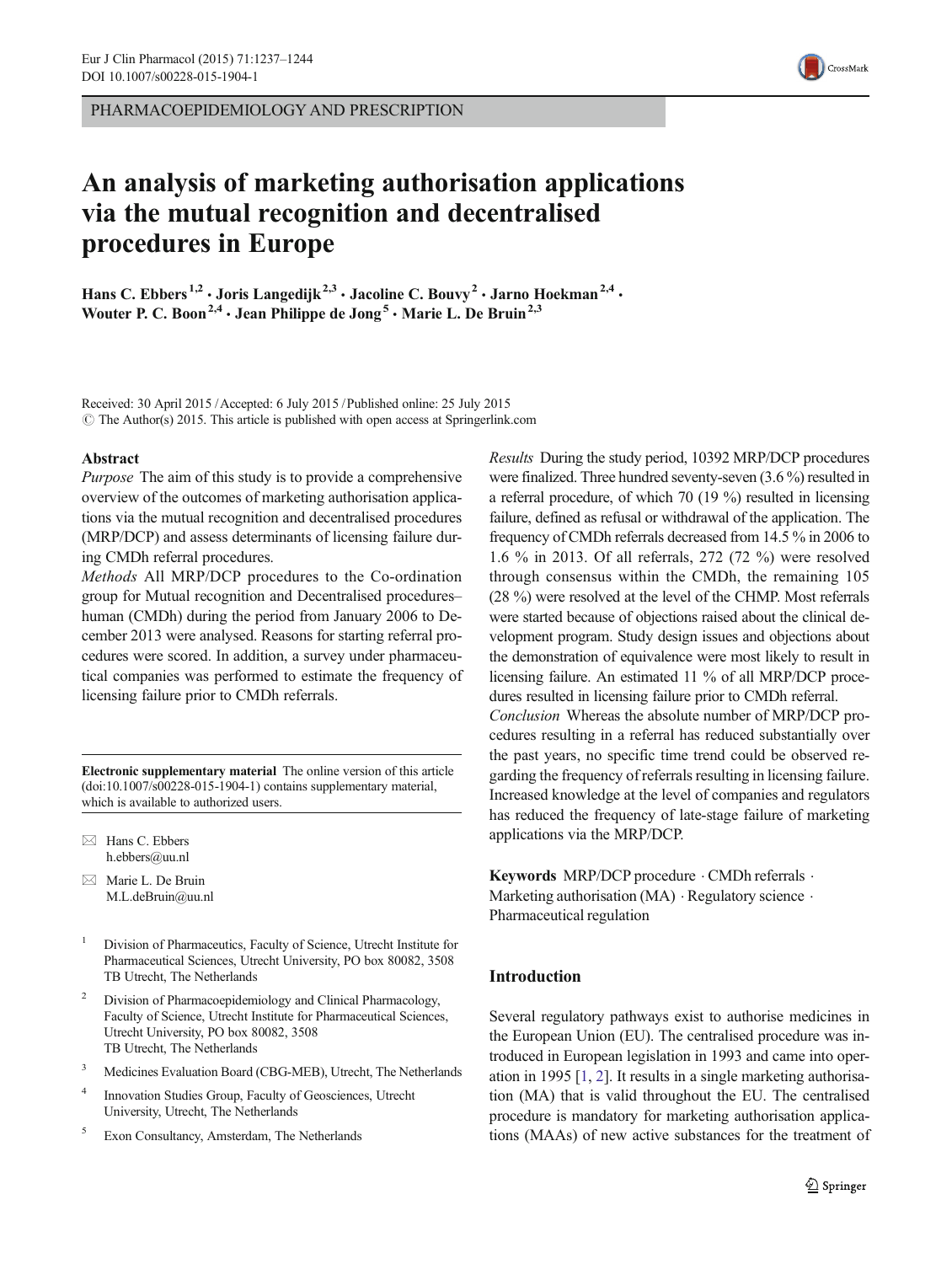HIV/AIDS, cancer, diabetes, neurodegenerative diseases, auto-immune and other immune dysfunctions, and viral diseases, all biologicals, advanced therapies, and orphan products. Applications for multiple Member States for products that do not fall within the mandatory scope of the centralised procedure must follow the mutual recognition procedure (MRP) or the decentralised procedure (DCP). In terms of volume, MRP and DCP procedures outnumber the centralised procedure and considerable resources are spent by both MA holders and national competent authorities on MAAs via the MRP/DCP procedures. When MAAs result in licensing failure—defined as those procedures that did not result in a MA—this leads to wasted resources, especially if this concerns preventable, late-stage failures. Whereas reasons for licensing failure for products authorised via the centralised procedure has received considerable attention, little is known about MAAs via the MRP/DCP procedure [\[3,](#page-7-0) [4\]](#page-7-0).

Since January 1, 1998, the MRP is mandatory for any product that is to be marketed in multiple Member States, when a MA exists anywhere in the EU [\[5\]](#page-7-0). During the MRP, an applicant informs the Reference Member State (RMS) that it aims to market a product in multiple countries and requests these other countries, the so-called concerned member states (CMSs), to recognise the MA granted by the RMS. The RMS circulates the assessment report, including the approved summary of product characteristics (SmPC), labelling and package leaflet. If the CMSs agree with the assessment of the RMS, they should recognise the decision within 90 days after receipt of these documents by granting a national MA (Fig. S1) [\[6\]](#page-7-0).

The DCP was introduced into European legislation in 2004 and should be followed when a MA is applied for in multiple Member States at once [\[7](#page-7-0)]. Like the MRP, the DCP is also based on recognition of a first assessment performed by a RMS, but there is no preexisting MA. For both MRP and DCP procedures, a positive outcome will result in harmonised national MAs, granted by the respective national competent authorities. After a positive outcome of the MRP/DCP procedure (i.e. all CMSs agree to grant the MA), the procedure is closed and a national MA should be granted within 30 days, provided that well-translated documents are provided within 5 days after closing the procedure.

Member States can refuse to recognise the assessment of the RMS, but only on grounds of a 'potential serious risk to public health' (PSRPH). A PSRPH is defined as 'a situation where there is a significant probability that a serious hazard resulting from a human medicinal product in the context of its proposed use will affect public health' [[8](#page-7-0)]. Despite the development of guidance, uncertainty remains about what qualifies as a PSRPH [[9\]](#page-7-0). If disagreement on the PSRPH cannot be resolved by the RMS and the CMSs, the issue is referred to the Co-ordination group for mutual recognition and decentralised procedures–human (CMDh), through a socalled Article 29(1) procedure. The CMDh works by

achieving consensus between the Member States. If it does not achieve consensus to approve or refuse the MAA within 60 days, the case is referred to the Committee for Medicinal Products for Human Use (CHMP) through an Article 29(4) procedure who will adopt an opinion that will result in a binding decision from the European Commission [[10\]](#page-7-0).

Limited data are currently available on the outcomes of MAAs via the MRP/DCP procedure. Furthermore, data on licensing failure prior to MRP/DCP procedures are not available from publicly accessible sources. Therefore, the current study aims to assess the efficiency of the MRP/DCP procedure by providing a comprehensive overview of the outcomes with these regulatory pathways. To do so, we have investigated frequencies and determinants for CMDh referral procedures, as well as reasons for licensing failure during the MRP/DCP. Three objectives were formulated. The first objective was to determine the frequency of CMDh referrals. The second objective was to assess the association of objections raised as PSRPH and other determinants with licensing failure during CMDh referrals. The third objective of this study was to determine the frequency of licensing failure of MAAs via the MRP/DCP prior to the initiation of a CMDh referral procedure.

## Methods

Data were obtained from different sources. The total number of MRP/DCP procedures finalised between January 2006 to December 2013 and all data relating to Article 29(1) procedures, including procedure type (i.e. DCP or MRP), legal basis (see Table S1) and prescription status, were obtained from statistics and reports available from the CMDh website [\[11\]](#page-7-0). Additional data on individual products, including pharmaceutical form and legal status were retrieved from public assessment reports that were obtained via the Mutual Recognition Product Index [\[12\]](#page-7-0). Article 29(4) commission decision reports were obtained from the European Commission pharmaceuticals community register [[13](#page-7-0)]. Our analysis was limited to initial MAAs; renewal procedures and type II variations were excluded.

A scoring system was developed to categorise objections raised during the CMDh procedure (see Table S2 of the Supplementary information). Two researchers (HE and JL) independently scored the objections; disagreement was resolved by consensus. Multiple objections were scored as 'Multiple objections from different categories', unless the issues concerned the same category. Licensing failure was defined as a MAA procedure that did not result in a MA and included negative results at the level of the CMDh, a negative European Commission decisions, or withdrawals by the applicant.

MAAs via the MRP/DCP may also result in licensing failure prior to the start of a CMDh referral. When an MAA is withdrawn before day 90 of the MRP (including the preexisting MAs) or day 120 of the DCP procedure, the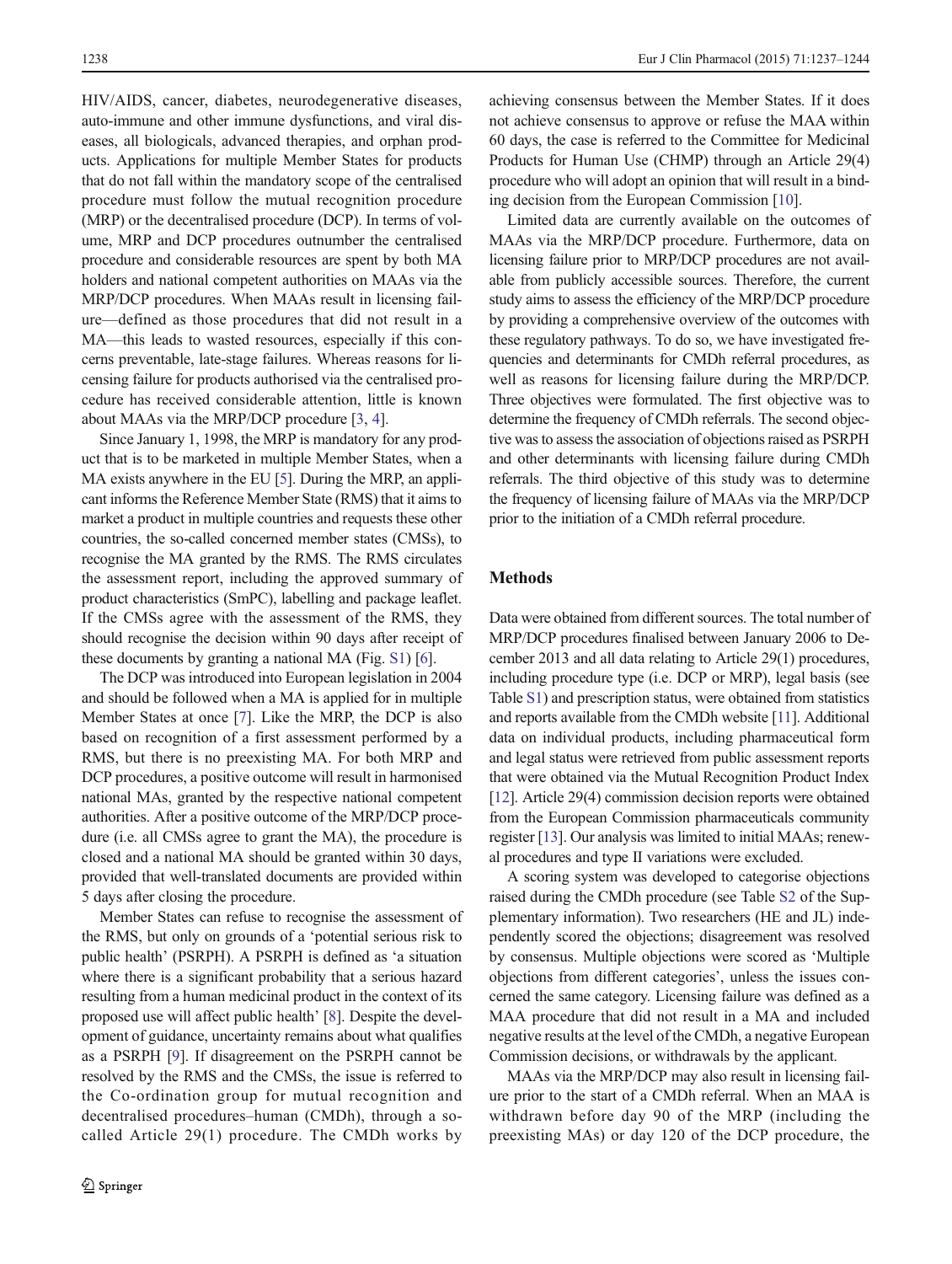information will not be reported on the CMDh website and was thus not available for our study. Therefore, a survey was conducted under 58 member companies of the European Federation of Pharmaceutical Industries and Associations (EFPIA) and the Association of the European Self-Medication Industry (AESGP) to estimate the frequency of licensing failure during the early phase of the MRP/DCP procedure. The European Generic Association (EGA) declined the invitation to participate in the survey. The survey also included questions on the consequences of PSRPHs raised during the MRP/DCP.

All data were entered into a database, and descriptive statistics were obtained using IBM SPSS statistics version 20.0.0 (IBM Corporation, 2011). Significance for numerical variables was tested using Mann-Whitney U test (two-sided  $\alpha$ <  $5\%$ ).

## **Results**

## Frequency of referral procedures

A total of 10,392 MRP/DCP procedures were finalised during the study period, 2822 MRP and 7570 DCP procedures (Table 1). Generic applications accounted for 78 % of the procedures and hybrid procedures for 10 %. Full dossiers were provided for 6 % of the applications, bibliographic applications accounted for 4 % and the remaining 2 % concerned other applications (see Table S1). Most MAAs concerned products that were authorised as prescription-only in the RMS.

While MRP procedures predominated in 2006 and 2007, from 2008, DCP procedures accounted for the majority of the MAAs. During the study period, 377 (3.6 %) CMDh referral procedures were started. During the first years after the

introduction of the DCP, more procedures resulted in a referral, compared to more recent years (Fig. [1\)](#page-3-0). For the combined MRP/DCP procedures, the frequency of CMDh referrals declined from 14.5 % in 2006 to 1.6 % in 2013. MRP procedures were nearly five times more likely to result in a referral than DCP procedures (Table 1). MAAs based on a full dossier and on bibliographic data were more likely to result in a referral compared to generic applications. No difference in the frequency of CMDh referrals was observed for prescription versus nonprescription medicines.

# Assessment of determinants of licensing failure during the CMDh referrals

Of the 377 CMDh referrals, consensus was found within the CMDh for 272 (72 %) referrals, leading to a positive opinion for 239 (63 %) MAAs and licensing failure for 33 (9 %) MAAs. Article 29(4) procedures (CHMP arbitrations) were started for 105 (28 %) MAAs. Of these, 37 (10 %) ended in a refusal and 68 (18 %) resulted in a positive recommendation from the CHMP. So, overall, 70 (19 %) MAAs resulted in a licensing failure. Two illustrative cases that were referred to the CMDh are presented in supplementary Box 1. The majority of PSRPH leading to a CMDh referral procedure were related to the clinical phase (Table [2](#page-3-0)). PSRPHs concerning the main category benefit-risk concerns accounted for most CMDh referrals. PSRPHs related to the design of the clinical studies and the demonstration of therapeutic equivalence and bioequivalence were more likely to result in a licensing failure during the referral procedure, than referrals started because of benefit/risk concerns, quality or regulatory/procedural objections. For 88 referrals, multiple objections from different categories were raised (see Table S4 for more detailed information on the combinations). The number of CMDh referrals was small, especially in the second half of the study period. No

Table 1 Total number of marketing authorisation applications and CMDh referrals

|                              |                                               | Total, $n$ | Referrals, $n$ | Percent  | Risk ratio (95 $%$ CI) |
|------------------------------|-----------------------------------------------|------------|----------------|----------|------------------------|
| Procedure type               | <b>DCP</b>                                    | 7570       | 135            | $1.8\%$  | Ref                    |
|                              | <b>MRP</b>                                    | 2822       | 242            | $8.6\%$  | $4.8(3.9-5.9)$         |
| Period <sup>a</sup>          | 2010-2013                                     | 6140       | 70             | $1.1\%$  | Ref                    |
|                              | 2006-2009                                     | 4245       | 307            | $7.2 \%$ | $6.3(4.9-8.2)$         |
| Prescription status (in RMS) | Prescription only                             | 9890       | 356            | 3.6 $%$  | Ref                    |
|                              | Non-prescription                              | 502        | 21             | 4.2 $\%$ | $1.2(0.8-1.8)$         |
| Legal basis*                 | Art. 10.1-Generic                             | 8120       | 248            | $3.1 \%$ | Ref                    |
|                              | Art. 10.3-Hybrid                              | 1010       | 29             | $2.9\%$  | $0.9(0.6-1.4)$         |
|                              | Art. 8.3-Full dossier                         | 600        | 63             | $10.5\%$ | $3.4(2.6-4.5)$         |
|                              | Art. 10a—Well-established use (bibliographic) | 439        | 29             | $6.6\%$  | $2.2(1.5-3.1)$         |
|                              | Art 10b-Fixed combination                     | 147        | 8              | 5.4 $%$  | $1.8(0.9-3.5)$         |
|                              | Other                                         | 56         | $\mathbf{0}$   | $0\%$    | <b>NA</b>              |

<sup>a</sup> Total numbers differ from procedure type and prescription status categories due to missing data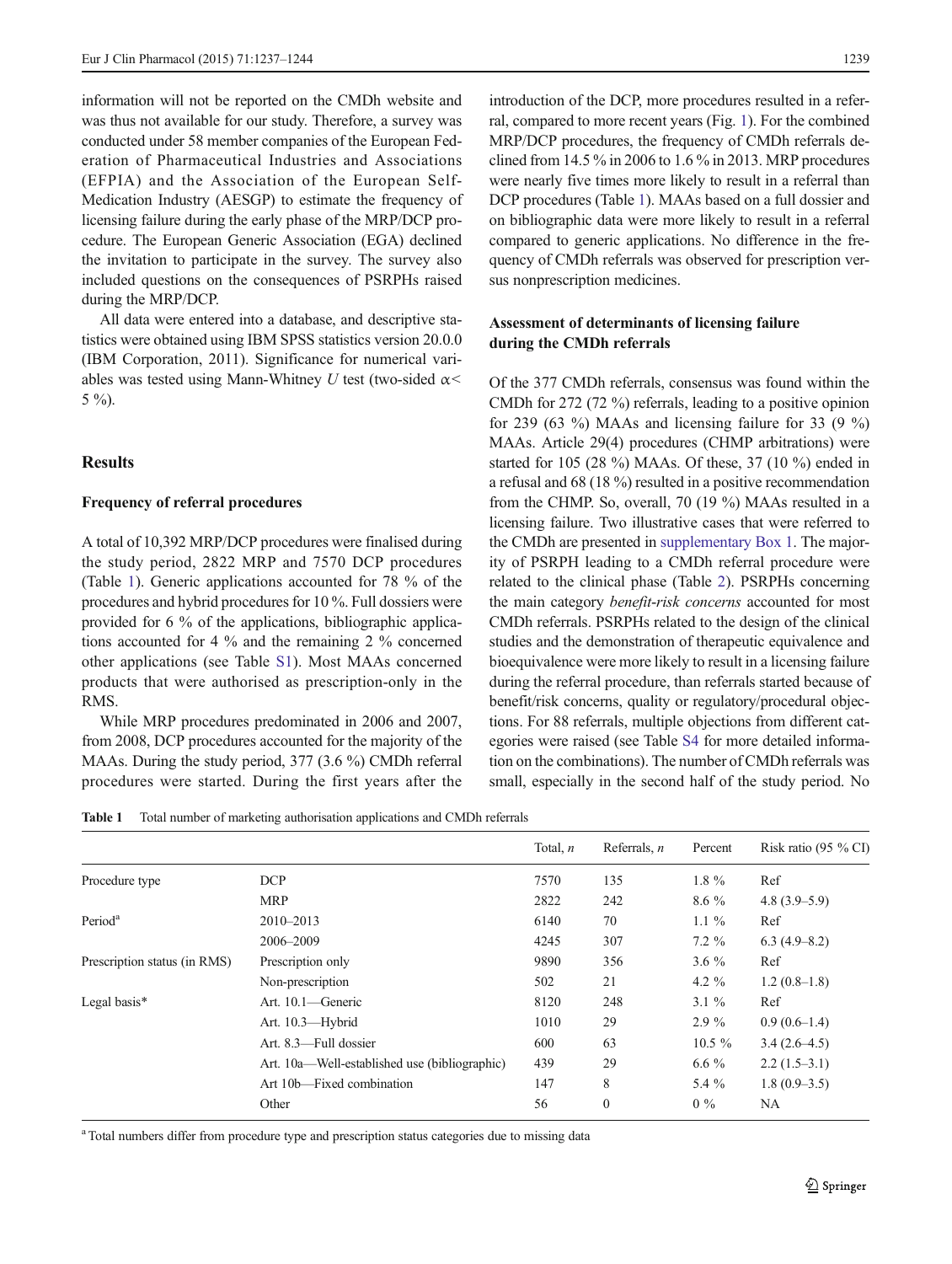<span id="page-3-0"></span>



time trends could be observed in terms of relative frequency of the categories of PSRPH leading to CMDh referral. (Fig. [2](#page-4-0) and supplementary Table S3).

No association was observed between licensing failure and active substance type, administration route, prescription status or MRP vs. DCP application during the referral procedure (Table [3\)](#page-5-0). Referrals of MAAs based on a full dossier (Article 8.3) were less likely to result in licensing failure. Cardiovascular products and nervous system products were the two product classes most frequently included in CMDh referrals. Antineoplastic and immunomodulating agents and genitourinary system and sex hormones were less likely to result in licensing failure when compared to cardiovascular agents. The Netherlands, Germany, Denmark, the UK and Sweden together acted as RMS for 78 % of all referrals. Procedures in which the Netherlands or Sweden were RMS, were less likely to result in licensing failure, whereas procedures where Denmark was the RMS more often resulted in licensing failure, when compared to all other Member States. Per procedure, a median of 8 (IQR 4–12) CMSs were involved. Procedures that resulted in licensing failure involved fewer CMSs (5.5; IQR 1– 9) than procedures with a positive outcome (8; IQR 4–23;

|  |  |  |  |  | Table 2 Categories of 'potential serious risk to public health' objections raised leading to CMDh referrals and licensing failure during CMDh referrals |
|--|--|--|--|--|---------------------------------------------------------------------------------------------------------------------------------------------------------|
|--|--|--|--|--|---------------------------------------------------------------------------------------------------------------------------------------------------------|

| Main category Subcategories <sup>a</sup>                            | Total, $n$ | Licensing failure, $n$ | Percent | Risk ratio (95 % CI) |
|---------------------------------------------------------------------|------------|------------------------|---------|----------------------|
| Clinical (study design issues)                                      | 64         | 21                     | $33\%$  | Ref                  |
| Clinical (equivalence)                                              | 64         | 21                     | $33\%$  | $1.0(0.6-1.6)$       |
| Bioequivalence/therapeutic equivalence not demonstrated             | 39         | 15                     | 38 %    | $1.2(0.7-2.0)$       |
| Bioequivalence/therapeutic equivalence not investigated in subgroup | 25         | 6                      | $24\%$  | $0.7(0.3-1.6)$       |
| Clinical (benefit risk concerns)                                    | 83         | 8                      | $10\%$  | $0.3(0.1-0.6)$       |
| Insufficient data to support B/R in claimed indications             | 34         |                        | $21\%$  | $0.6(0.3-1.3)$       |
| Safety concerns                                                     | 19         | $\mathbf{0}$           | $0\%$   | NA                   |
| Overall benefit/risk negative                                       | 18         |                        | $6\%$   | $0.2(0.0-1.1)$       |
| Posology concerns                                                   | 12         | $\mathbf{0}$           | $0\%$   | NA                   |
| Quality                                                             | 38         | 3                      | $8\%$   | $0.2(0.1-0.8)$       |
| Concerns on quality or manufacturing parameters                     | 35         | 3                      | $9\%$   | $0.3(0.1-0.8)$       |
| Packaging concerns/medication errors                                | 3          | $\Omega$               | $0\%$   | <b>NA</b>            |
| Regulatory/procedural                                               | 40         | 2                      | $5\%$   | $0.2(0.0-0.6)$       |
| Concerns about SmPC wording                                         | 30         |                        | $3\%$   | $0.1(0.0-0.7)$       |
| Administrative concerns (including patient leaflet /SmPC issues)    | 10         |                        | $10\%$  | $0.3(0.0-2.0)$       |
| Multiple objections from different categories                       | 88         | 15                     | $17\%$  | $0.5(0.3-0.9)$       |
| Overall                                                             | 377        | 70                     | $19\%$  |                      |

<sup>a</sup> For a detailed description of the categories, see supplementary information Table S2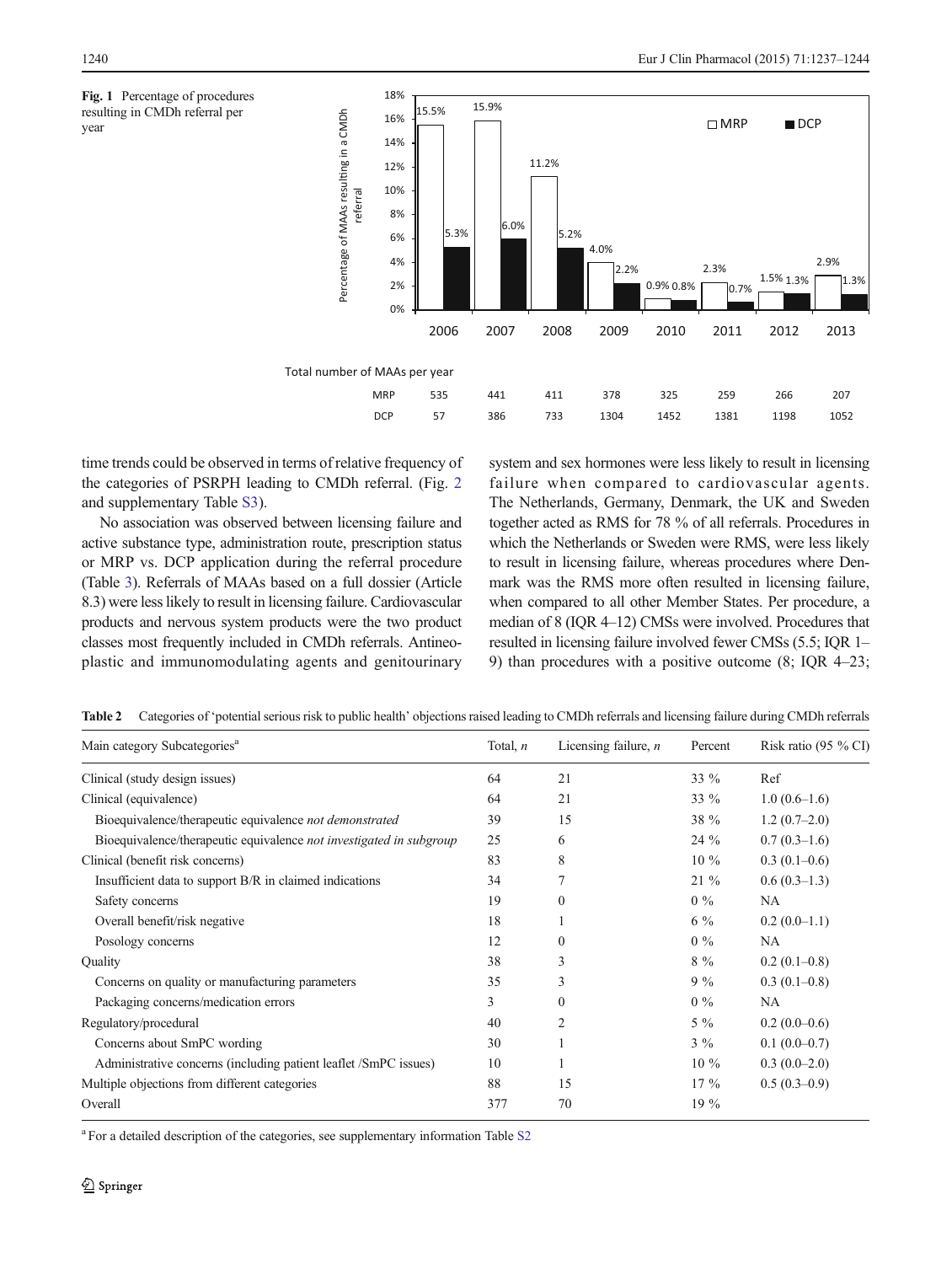<span id="page-4-0"></span>Fig. 2 Main categories of 'potential serious risk to public health' objections per year. A detailed overview of the category of objection by subcategory and licensing outcome is provided in supplementary Table S3



 $p<0.001$ ). This difference remained when we limited our analysis to only MRP, or only DCP procedures. No specific time trends were observed for the frequency of licensing failure.

### Licensing failure prior to initiating a CMDh referral

In total, 16 of the 58 (28 %) invited companies returned the survey. Of these, four companies provided two surveys from different departments within the same company, e.g., consumer health care and innovative medicines, or consumer health care and generics. This resulted in 20 completed individual surveys, reporting a total of 208 MRP/DCP procedures (Table [4\)](#page-6-0). Out of all MRP/DCP procedures, 174 (84 %) ended in a MA, whereas 11 % resulted in licensing failure at the level of the RMS (i.e., were refused or withdrawn) prior to CMDh referral, and 10 (5 %) procedures were referred to the CMDh. For 20 (10 %) of the procedures, the applicant withdrew the application in one or more Member States. The majority of the withdrawals were reported to occur for reasons other than safety concerns. Five respondents (25 %) indicated that their company had withdrawn MAAs (and MAs) in response to safety concerns at least once. Of all the respondents, 21 % reported that their company had decided not to market a product in one or more Member States because of restrictions on the use of the product introduced during the MRP/DCP procedure at least once.

## Discussion

We have provided a comprehensive overview of MAAs via the MRP/DCP. We found that only a limited number of applications are referred to CMDh, and the majority of these referrals resulted in a MA. PSRPH objections that related to the design of the clinical studies and the demonstration of therapeutic equivalence and bioequivalence were most likely to result in a licensing failure, whereas discussion on quality or

regulatory concerns rarely resulted in a licensing failure during the procedure. Some factors, including procedure type, legal basis and timing of the procedure were associated with the frequency of triggering a CMDh referral, but not with a higher rate of negative outcomes once the referral was initiated. Overall, these data show that the frequency of late-stage licensing failure of MRP/DCP procedures, i.e., licensing failure after referral, has decreased substantially.

Care must be taken when interpreting outcomes of regulatory procedures. We defined licensing failure as a withdrawal or refusal, but this does not mean that the procedure failed. On the contrary, it may imply that the DCP/MRP functions as expected and prevented (potential) untoward outcomes resulting from subpar products reaching patients. Moreover, our study focused on overall licensing failure, meaning that we did not take into account that for some products, the authorised indications and/or patient populations may have been restricted at the end of the MRP/DCP procedure. Respondents to the survey reported that this had on occasion resulted in decisions not to market a product. However, we did not systematically investigate the underlying reasons for those restrictions. This may be a topic for further study.

The frequency of MAAs that resulted in a CMDh referral decreased substantially over the years, indicating that regulatory learning takes place. Increased experience in the use of this pathway may have resulted in improved MAAs filed by companies, but also in earlier withdrawal of applications that are likely to result in a referral. Companies may also adapt their filing strategies to anticipate regulatory concerns and file in selected Member States. For regulators, regulatory learning means that they may have become better in finding consensus about MAAs in earlier phases of the application, but also the development of guidance on what are considered PSRPHs may reduce disagreements between different Member States [[9](#page-7-0)]. Furthermore, an ever-increasing body of information about outcomes of referral and arbitration procedures will provide more clarity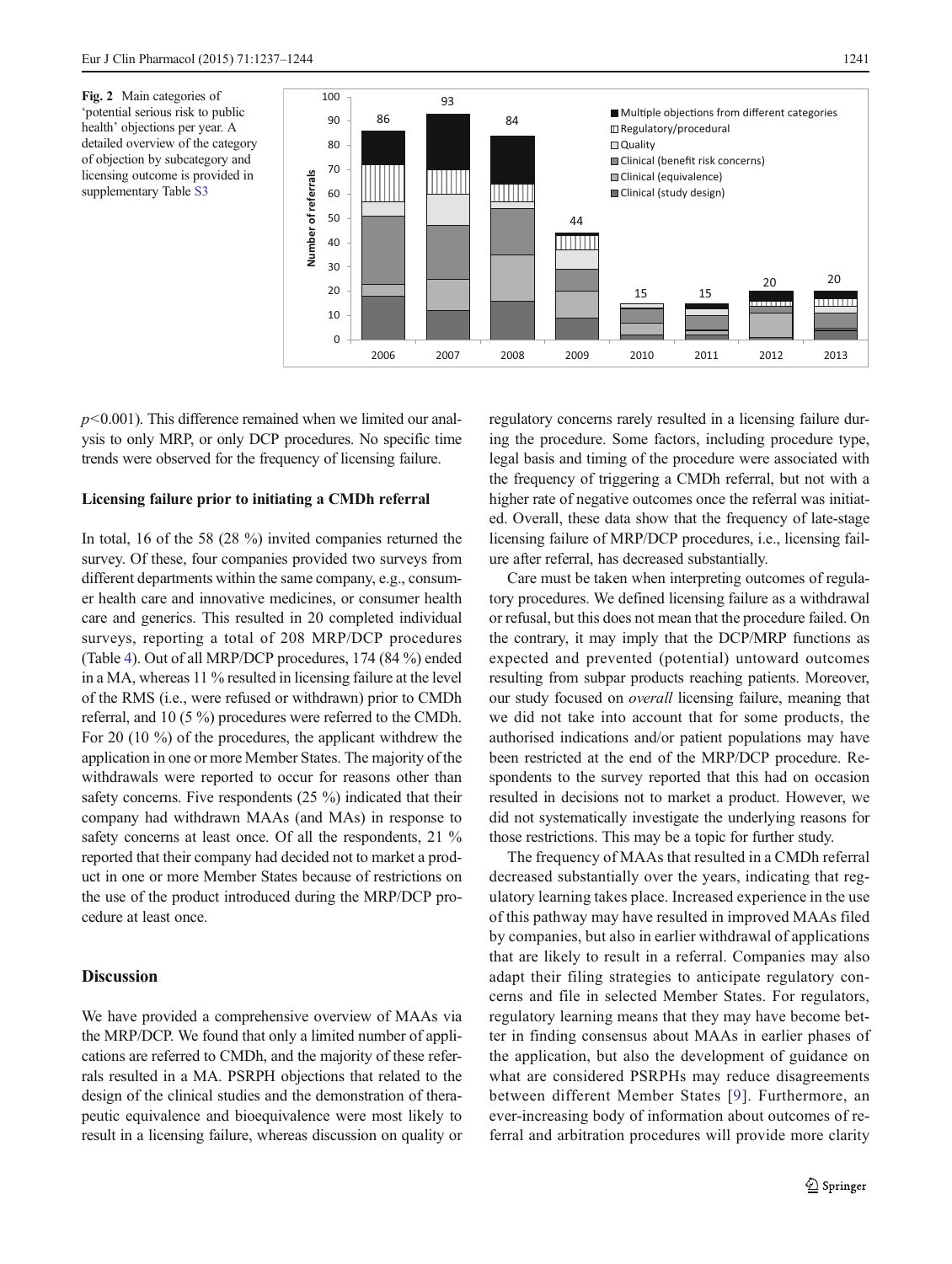| Category                                                      | Subcategory                                   | Total                                                                                                                                                                                                                                                                                                                                                                                                                                                                                                                                                                                                                                                                                                                                                                                           | Licensing failure | Percent    | RR (95 % CI)   |
|---------------------------------------------------------------|-----------------------------------------------|-------------------------------------------------------------------------------------------------------------------------------------------------------------------------------------------------------------------------------------------------------------------------------------------------------------------------------------------------------------------------------------------------------------------------------------------------------------------------------------------------------------------------------------------------------------------------------------------------------------------------------------------------------------------------------------------------------------------------------------------------------------------------------------------------|-------------------|------------|----------------|
| Procedure type                                                | <b>DCP</b>                                    | 135                                                                                                                                                                                                                                                                                                                                                                                                                                                                                                                                                                                                                                                                                                                                                                                             | 29                | 21.5 %     | Ref            |
|                                                               | <b>MRP</b>                                    | 242                                                                                                                                                                                                                                                                                                                                                                                                                                                                                                                                                                                                                                                                                                                                                                                             | 41                | 16.9 %     | $0.8(0.5-1.2)$ |
| Period                                                        | 2006                                          | 86                                                                                                                                                                                                                                                                                                                                                                                                                                                                                                                                                                                                                                                                                                                                                                                              | 14                | 16.3 $%$   | Ref            |
|                                                               | 2007                                          | 93                                                                                                                                                                                                                                                                                                                                                                                                                                                                                                                                                                                                                                                                                                                                                                                              | 23                | 24.7 %     | $1.6(0.9-2.8)$ |
|                                                               | 2008                                          | 84                                                                                                                                                                                                                                                                                                                                                                                                                                                                                                                                                                                                                                                                                                                                                                                              | 11                | 13.1 %     | $0.8(0.4-1.7)$ |
|                                                               | 2009                                          | 44                                                                                                                                                                                                                                                                                                                                                                                                                                                                                                                                                                                                                                                                                                                                                                                              | 5                 | 11.4 $%$   | $0.7(0.3-1.8)$ |
|                                                               | 2010                                          | 15                                                                                                                                                                                                                                                                                                                                                                                                                                                                                                                                                                                                                                                                                                                                                                                              | 5                 | 33.3 %     | $2.1(0.9-4.9)$ |
|                                                               | 2011                                          | 15                                                                                                                                                                                                                                                                                                                                                                                                                                                                                                                                                                                                                                                                                                                                                                                              | 4                 | 26.7 %     | $1.7(0.6-4.4)$ |
|                                                               | 2012                                          | $20\,$                                                                                                                                                                                                                                                                                                                                                                                                                                                                                                                                                                                                                                                                                                                                                                                          | 2                 | $10.0 \%$  | $0.6(0.2-2.5)$ |
|                                                               | 2013                                          | 20                                                                                                                                                                                                                                                                                                                                                                                                                                                                                                                                                                                                                                                                                                                                                                                              | 6                 | 30.0 %     | $1.9(0.8-4.2)$ |
| Prescription status (in RMS)                                  | Prescription only                             | 356<br>65<br>18.3 %<br>Ref<br>21<br>5<br>23.8 %<br>$1.3(0.6-2.9)$<br>248<br>50<br>20.2 %<br>Ref<br>63<br>6.3 %<br>4<br>$0.3(0.1-0.8)$<br>29<br>27.6 %<br>8<br>$1.4(0.7-2.6)$<br>29<br>8<br>$27.6\%$<br>$1.4(0.7-2.6)$<br>8<br>$\boldsymbol{0}$<br>$0.0 \%$<br><b>NA</b><br>361<br>68<br>18.8 %<br>Ref<br>16<br>2<br>12.5 %<br>$0.7(0.2-2.5)$<br>48<br>Ref<br>264<br>18.2 %<br>40<br>4<br>$10.0 \%$<br>$0.6(0.2-1.4)$<br>30<br>20.0 %<br>6<br>$1.8(0.8-3.7)$<br>16<br>5<br>31.3 %<br>$1.7(0.8 - 3.7)$<br>16<br>18.8 %<br>3<br>$1.0(0.4-2.0)$<br>11<br>4<br>36.4 %<br>$2.0(0.9-4.6)$<br>$88\,$<br>Ref<br>23<br>26.1 %<br>76<br>17<br>22.4 %<br>$0.9(0.5-1.5)$<br>38<br>4<br>$10.5 \%$<br>$0.4(0.1-1.1)$<br>34<br>11.8 %<br>$0.5(0.2-1.2)$<br>4<br>30<br>$\mathbf{1}$<br>$3.3\%$<br>$0.1(0.0-0.9)$ |                   |            |                |
|                                                               | Non-prescription                              |                                                                                                                                                                                                                                                                                                                                                                                                                                                                                                                                                                                                                                                                                                                                                                                                 |                   |            |                |
| Legal basis                                                   | Art. 10.1-Generic                             |                                                                                                                                                                                                                                                                                                                                                                                                                                                                                                                                                                                                                                                                                                                                                                                                 |                   |            |                |
|                                                               | Art. 8.3-Full dossier                         |                                                                                                                                                                                                                                                                                                                                                                                                                                                                                                                                                                                                                                                                                                                                                                                                 |                   |            |                |
| Active substance type<br>Route of administration<br>ATC level | Art. 10.3-Hybrid                              |                                                                                                                                                                                                                                                                                                                                                                                                                                                                                                                                                                                                                                                                                                                                                                                                 |                   |            |                |
|                                                               | Art. 10a-Well-established use (Bibliographic) |                                                                                                                                                                                                                                                                                                                                                                                                                                                                                                                                                                                                                                                                                                                                                                                                 |                   |            |                |
|                                                               | Art. 10b-Fixed combination                    |                                                                                                                                                                                                                                                                                                                                                                                                                                                                                                                                                                                                                                                                                                                                                                                                 |                   |            |                |
|                                                               | Small molecules                               |                                                                                                                                                                                                                                                                                                                                                                                                                                                                                                                                                                                                                                                                                                                                                                                                 |                   |            |                |
|                                                               | <b>Biologicals</b> <sup>a</sup>               |                                                                                                                                                                                                                                                                                                                                                                                                                                                                                                                                                                                                                                                                                                                                                                                                 |                   |            |                |
|                                                               | Oral                                          |                                                                                                                                                                                                                                                                                                                                                                                                                                                                                                                                                                                                                                                                                                                                                                                                 |                   |            |                |
| <b>RMS</b>                                                    | Injectables                                   |                                                                                                                                                                                                                                                                                                                                                                                                                                                                                                                                                                                                                                                                                                                                                                                                 |                   |            |                |
|                                                               | Other systemic                                |                                                                                                                                                                                                                                                                                                                                                                                                                                                                                                                                                                                                                                                                                                                                                                                                 |                   |            |                |
|                                                               | Inhaled                                       |                                                                                                                                                                                                                                                                                                                                                                                                                                                                                                                                                                                                                                                                                                                                                                                                 |                   |            |                |
|                                                               | Topical                                       |                                                                                                                                                                                                                                                                                                                                                                                                                                                                                                                                                                                                                                                                                                                                                                                                 |                   |            |                |
|                                                               | Other                                         |                                                                                                                                                                                                                                                                                                                                                                                                                                                                                                                                                                                                                                                                                                                                                                                                 |                   |            |                |
|                                                               | C-Cardiovascular system                       |                                                                                                                                                                                                                                                                                                                                                                                                                                                                                                                                                                                                                                                                                                                                                                                                 |                   |            |                |
|                                                               | N-Nervous system                              |                                                                                                                                                                                                                                                                                                                                                                                                                                                                                                                                                                                                                                                                                                                                                                                                 |                   |            |                |
|                                                               | J-Anti-infectives for systemic use            |                                                                                                                                                                                                                                                                                                                                                                                                                                                                                                                                                                                                                                                                                                                                                                                                 |                   |            |                |
|                                                               | A-Alimentary tract and metabolism             |                                                                                                                                                                                                                                                                                                                                                                                                                                                                                                                                                                                                                                                                                                                                                                                                 |                   |            |                |
|                                                               | L-Antineoplastic and immunomodulating agents  |                                                                                                                                                                                                                                                                                                                                                                                                                                                                                                                                                                                                                                                                                                                                                                                                 |                   |            |                |
|                                                               | R-Respiratory system                          | $30\,$                                                                                                                                                                                                                                                                                                                                                                                                                                                                                                                                                                                                                                                                                                                                                                                          | 9                 | 30.0 %     | $1.1(0.6-2.2)$ |
|                                                               | G-Genitourinary system and sex hormones       | 29                                                                                                                                                                                                                                                                                                                                                                                                                                                                                                                                                                                                                                                                                                                                                                                              | 1                 | $3.4\%$    | $0.1(0.0-0.9)$ |
|                                                               | M-Musculoskeletal system                      | 21                                                                                                                                                                                                                                                                                                                                                                                                                                                                                                                                                                                                                                                                                                                                                                                              | 3                 | 14.3 %     | $0.5(0.2-1.7)$ |
|                                                               | Other                                         | $28\,$                                                                                                                                                                                                                                                                                                                                                                                                                                                                                                                                                                                                                                                                                                                                                                                          | 5                 | $17.9\ \%$ | $0.7(0.3-1.6)$ |
|                                                               | Unknown <sup>b</sup>                          | 3                                                                                                                                                                                                                                                                                                                                                                                                                                                                                                                                                                                                                                                                                                                                                                                               | 3                 | 100 %      |                |
|                                                               | Other                                         | 86                                                                                                                                                                                                                                                                                                                                                                                                                                                                                                                                                                                                                                                                                                                                                                                              | $22\,$            | 25.6 %     | Ref            |
|                                                               | The Netherlands                               | 81                                                                                                                                                                                                                                                                                                                                                                                                                                                                                                                                                                                                                                                                                                                                                                                              | 4                 | 4.9 %      | $0.2(0.1-0.5)$ |
|                                                               | Germany                                       | 68                                                                                                                                                                                                                                                                                                                                                                                                                                                                                                                                                                                                                                                                                                                                                                                              | 9                 | 13.2 %     | $0.5(0.3-1.1)$ |
|                                                               | Denmark                                       | 54                                                                                                                                                                                                                                                                                                                                                                                                                                                                                                                                                                                                                                                                                                                                                                                              | 29                | 53.7 %     | $2.1(1.4-3.2)$ |
|                                                               | $\ensuremath{\text{UK}}\xspace$               | 51                                                                                                                                                                                                                                                                                                                                                                                                                                                                                                                                                                                                                                                                                                                                                                                              | 6                 | 11.8 %     | $0.5(0.2-1.1)$ |
|                                                               | Sweden                                        | $37\,$                                                                                                                                                                                                                                                                                                                                                                                                                                                                                                                                                                                                                                                                                                                                                                                          | $\boldsymbol{0}$  | $0.0\ \%$  | $\rm NA$       |

<span id="page-5-0"></span>Table 3 Other determinants of licensing failure during CMDh procedures

<sup>a</sup> Teicoplanin included in the biologics group

<sup>b</sup> All Article 8.3 procedures ('full dossiers') that did not receive marketing authorisation (excluded from analysis)

on the interpretation of PSRPHs and prevent referrals. Work within the CMDh is ongoing to improve the harmonised interpretation of existing guidance [\[14\]](#page-7-0). Moreover, ongoing harmonisation efforts of SmPCs of products for which Member States have adopted different decisions over the years (resulting in different authorised indications, contraindications or posology) will continue to reduce sources of disagreement [[15](#page-7-0)].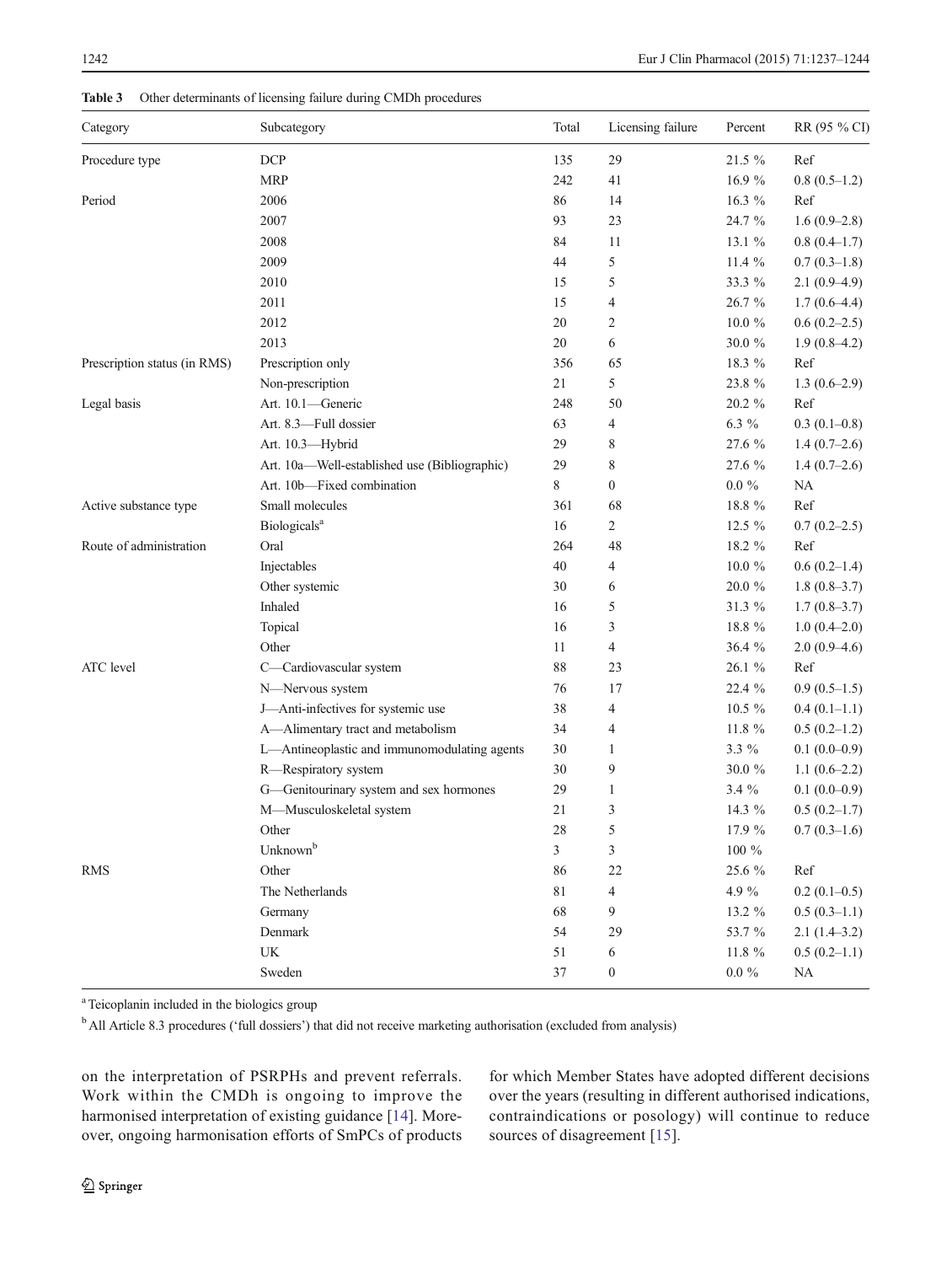<span id="page-6-0"></span>

| <b>Table 4</b> |  | Survey results on marketing authorisation applications using MRP/DCP |  |  |
|----------------|--|----------------------------------------------------------------------|--|--|
|----------------|--|----------------------------------------------------------------------|--|--|

|                                                                    | Total               | Procedures resulting<br>in a MA | Procedures resulting in<br>licensing failure | CMDh referral                  |
|--------------------------------------------------------------------|---------------------|---------------------------------|----------------------------------------------|--------------------------------|
| Completed in all Member States                                     | 174 $(84\%$         | $156(75\%)$                     | $9(4\%)$                                     | $9(4\%)$                       |
| Withdrawn $\geq 1$ Member States <sup>a</sup>                      | $20(10\%)$          | 19 $(9\%$                       |                                              | $1 \left( \leq 1 \ \% \right)$ |
| Withdrawn in all Member States prior to CMDh referral <sup>p</sup> | 14 $(7\frac{9}{0})$ |                                 | 14 $(7\frac{9}{0})$                          |                                |
| Total number of procedures                                         | $208(100\%)$        | 175 $(84\frac{9}{0})$           | $23(11\%)$                                   | $10(5\%)$                      |

a Outcome in remaining Member States

<sup>b</sup> Including the existing marketing authorisation in the RMS

Our data clearly show that MRP procedures result in CMDh referrals more frequently than DCP procedures. A possible explanation for this finding is that the RMS is more reluctant to accept changes to the existing SmPC, than in the situation of a DCP, where there is no preexisting MA. Moreover, given the fact that DCPs do not have preexisting MAs, companies may withdraw an MAA more easily in response to objections raised during the assessment procedure, in order to resubmit with different claims, or in different member states.

Objections raised on the design and outcome of clinical studies were most likely to lead to licensing failure. Often, these objections related to bioequivalence parameters that were outside predefined borders, even when the studies were adequately designed. These cases may be the result of unforeseen differences in the product characteristics or due to chance findings, which may be challenging to prevent. On the other hand, a considerable amount of referrals were due to causes that may have been prevented by the applicant through early communication with the competent authorities, such as the choice of reference product or dosage strength. Consequently, careful planning of clinical studies and consideration of existing guidelines could further reduce the frequency of referrals.

We found that procedures resulting in licensing failure involved fewer CMSs than those that resulted in a MA. This seems counterintuitive, as more CMSs would give rise to more opportunity for disagreement. A possible explanation may be that applicants anticipate objections and file in strategically selected Member States. For example, it has been recognised that the MRP/DCP is underutilised by the nonprescription sector, because of different approaches towards self-medication in the member states [[16](#page-7-0)]. While we did not observe a higher frequency of licensing failure for nonprescription medicines compared to prescription medicines, companies may anticipate concerns during the procedure and run multiple procedures for the same product, leading to fewer referrals.

We found that five RMSs accounted for 78 % of all referrals. However, these five countries also acted as RMSs for 69 % of all existing MAs included in the Mutual Recognition Product Index (Table S4) [\[12](#page-7-0)]. ATC classes of authorised

products were also distributed unevenly over the RMSs (data not shown), which may also account for some of the observed variation in the licensing failure frequency seen in our study. It may be of interest to further investigate the underlying reasons for the observed differences in frequency of licensing failures between RMSs.

Data from our survey suggest that 16 % of all MAAs via the MRP/DCP procedures were withdrawn in one or all Member States at some point. This suggests that companies anticipate that objections will be raised and take mitigating measures.

#### Strengths and limitations

Our study was the first to provide a comprehensive overview of MAAs via the mutual recognition and decentralised procedures. An important limitation of our study is that for the MAAs which did not result in a referral various attributes were only available on an aggregated level, such as legal basis, prescription status and procedure. While these did not show major differences over the years, we were unable to perform multivariate analyses to identify explanatory variables for changes in the frequency of referrals over time. Other variables, including RMS, ATC class, and route of administration, were unavailable altogether.

Multiple data sources were required to obtain a full picture on the outcomes of MRP/DCP procedures. While it may be preferable to use a single data source, the use of multiple data sources allowed us to validate our findings. For example, it may not be possible to extrapolate our survey results to all users of the MRP/DCP procedures, as our sample included only a few generic companies. Nevertheless, in our survey, 10 out of 208 procedures (4.8 %) resulted in a CMDh referral. This is comparable to the number of referrals included in the CMDh database  $(377/10,392=3.6 \%)$ , providing some reassurance with respect to the representativeness of the survey sample. The data of the current study are also in accordance with data from another study that investigated licensing failure of DCP applications filed in the Netherlands and found that 9.8 % resulted in licensing failure (Langedijk et al., manuscript in preparation). This is in the same range as the 7.9 %